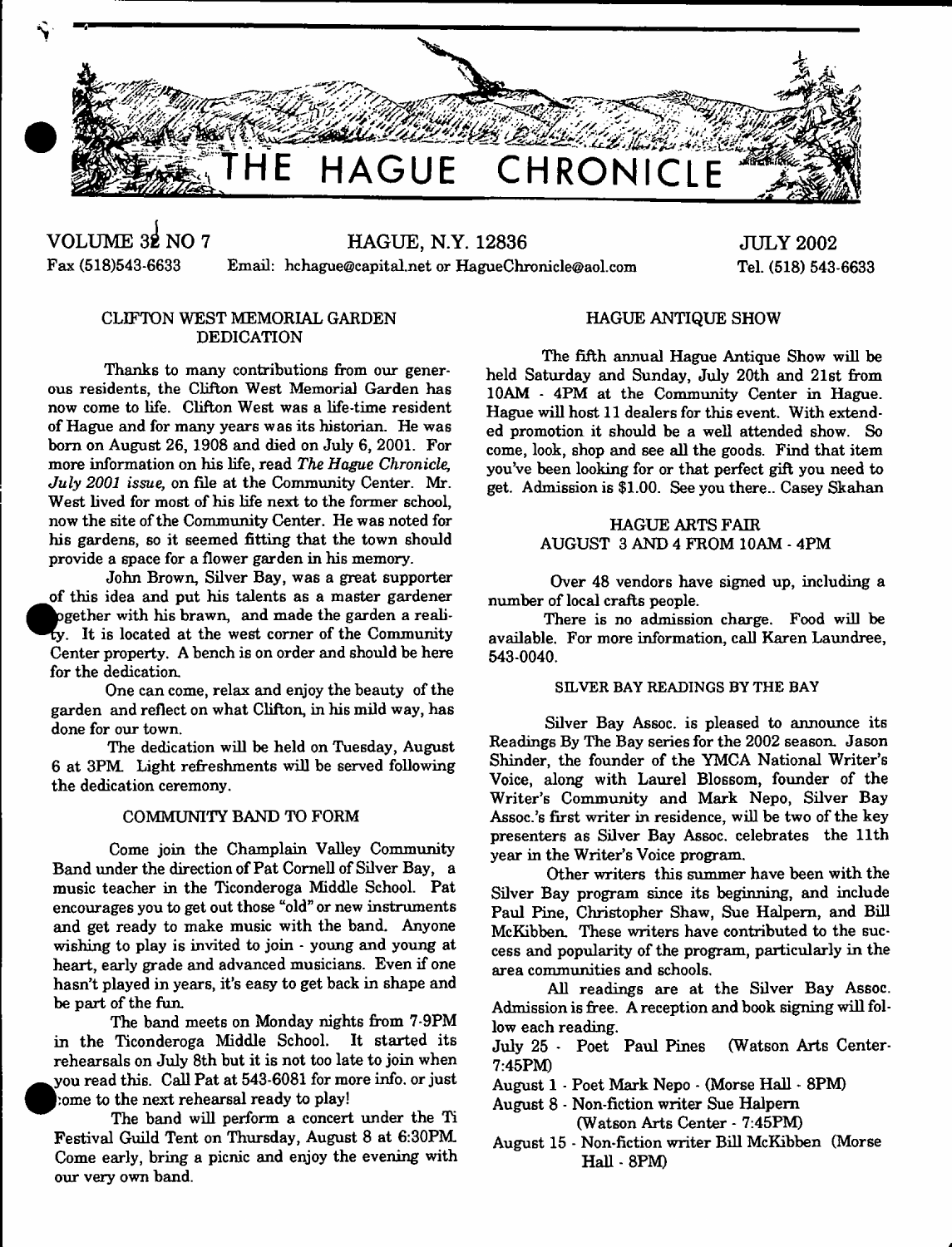Katherine Amoldi, celebrated author of a bestselling graphic novel, will speak at the museum on Saturday, July 20 at 3PM.

Her book, *The Amazing Story of a Teenage Single Mom* (Hyperion) is typical of the new genre of graphic novels, combining art and autobiographical text. It received #10 for "Books of the Year" in a recent *Entertainment Weekly* selection.

Ms. Amoldi was raped at age 17 in the 1970's. The graphic novel about her struggles to overcome shame and support her baby daughter in New York City has become a message of survival for hundreds of teenage moms in her audiences across the country. Articles concerning this woman's epic struggle have appeared in *The New York Times*, *Redbook, Seventeen, Ms, and Christian Science Monitor,* to name a few.

# MUSIC IN THE PARK

The first two concerts were well received with a good attendance. One cannot find a more pleasant setting with the beautiful lake in the background, children playing in the park and the cares of the world put aside for the evening and all this is FREE!

On Wednesday July 24, the Silver Bay String Quartet will present a concert followed by "Too Human", a duo with Ellen Schwartz and Roger Bruno who perform well crafted songs with "delivery out of the ordinary." On August 7 Stan Burdick will be back with square dancing and live music. All ages have a lot of fun at this event. Get in your square dancing mood and "come on down." The last concert of the series is on August 14 when a tuba quartet will perform old fashioned outdoor music. Sounds like a heap of fun!! Remember WEDNESDAYS AT 7:30 IN THE PARK

#### HAGUE SENIOR CITIZENS CLUB

The Hague Senior Citizens Club will hold its annual picnic at the Hague Volunteer Fire Dept., on Thursday, Aug. 27 at 12Noon. Bring a dish to share; hot dogs and hamburgers will be provided... . ewa

#### WARREN CO. COUNCIL OF SENIOR CITIZENS

WCSC will hold its annual picnic on Wed., Sep. 4 (rain date, Sep. 5) at the state park in Lake George. All seniors in Warren County are invited to attend. For reservations phone 761-67347 at least one week in advance. Menu is grilled chicken, baked potatoes and corn. Arrive by noon, bringing your own table settings (fork, knife, spoon). Entertainment by Andy Pratt.

## *People with one-track minds have derailed trains of thought.* .. *Ray* McCarty

## HAGUE CARTOON MUSEUM HAGUE VOLUNTEER FIRE DEPARTMENT

- **2**-

The HVFD responded to 18 calls in June and expended 106 man hours in answering these calls. Our ambulances were called fourteen times, with Ambulance 740 travelling 448 miles and 741 doing 172 miles. Our volunteers contributed 127 3/4 hours, to bring ambulance service to the community.

The HVFD is holding its annual steak roast at the firehouse on West Hague Road on August 3 at 4PM. Clams will be served earlier in the afternoon. Dinner is priced at \$12.00 for adults and \$6.00 for children. Do come and enjoy a fine meal including com and baked potatoes.

The HVFD thanks everyone for the loyal support tendered through the years. . . ewa

#### ZONING BOARD OF APPEALS - 6/27/02

DePaula (11-1-23) property at Indian Kettles. Mr. DePaula wants to construct a  $24' \times 24'$  deck on a large rock lakeside to provide a flat safe place for his family to sit. It has a zero setback from the lake. The Hague Planning Board had recommended denial and the Warren County Planning Board had recommended to deny without prejudice due to lack of complete information. A motion was made to deny the variance For denial were Tina King and Cris Ginn. Against the motion to deny were Robert Goetsch, Bruce Clark, Nelson W aters and Charles Chase. The variance was then approved with the conditions that the deck extend from retaining wall to configuration of rock, a distance of 2' from edge of water, and that Mr. DePaula send the requested information to the Warren County Planning Board.

Town Attorney Silvestri was in attendance to discuss the matter of the petition regarding the lands of Scott Patchett, which was received by the Town Board on April 9 and turned over to the Zoning Board. Mr. Silvestri stated that the ZBA is not the proper town agency to review such matters. A request to investigate a misrepresentation must be submitted in writing to the Zoning Administrator for determination. After the ZA is given an opportunity to investigate and make a determination, if the petitioners do not believe that the ZA determination is correct, then they may file a timely appeal with this Board.

The only proper response by this board to the April 2002 petition is to advise the petitioners that the ZBA has no authority to review determinations which are beyond the 60 day limitation imposed by Appendix C, Paragraph C (1) (a) of the Hague's Zoning Ordinance.

Ed: Since the above date, a letter from the petitioners has been forwarded to the ZA as per legal procedure.

**The committee honoring Dottie Henry on August 22 at the Hague Firehouse reminds tellow citizens that dinner reservations are \$15 and must be paid for by August 1 at the Hague Community Center.** A cash bar reception begins at 5:30PM, followed by dinner and festivities at 6:30PM.  $7/02$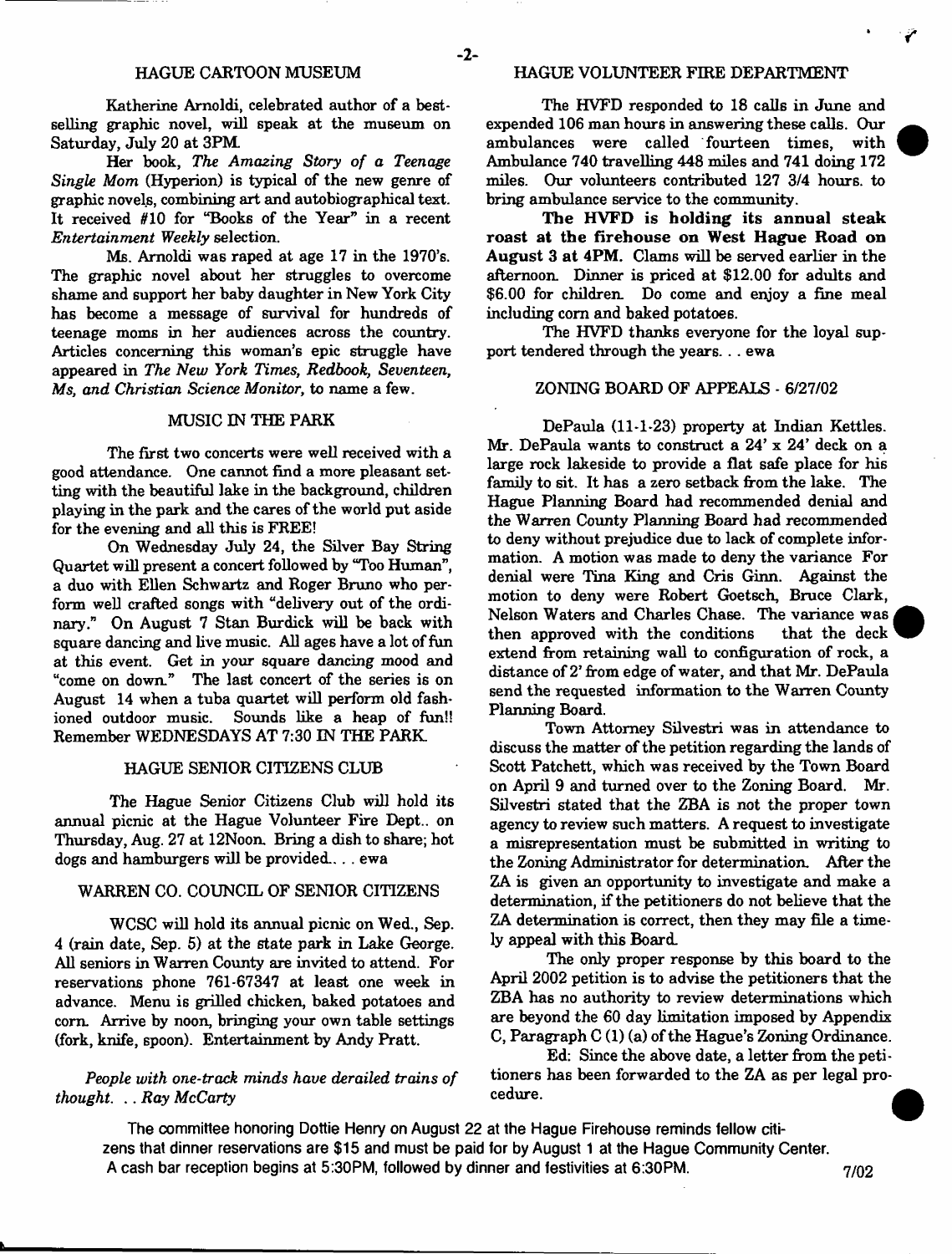The regular meeting started at 6:30pm with all members present and after the Pledge of Allegiance, a moment of silence was held for Maureen Garrison, Hope The regular meeting started at 6:30pm with all memrs present and after the Pledge of Allegiance, a Manning and Jack Cahill.

The meeting was opened for comments from the floor. Bill Bothe read a letter on behalf of Nelson Waters who expressed opposition to the proposed local law on property maintenance. The public hearing on this proposal will be held on August 13th at 6PM. Copies of the proposed law are available at the Community Center.

Sean Lobdell of 20 Yaw Road presented a petition from residents in his area requesting that the Town Board "recognizes" and "respects" the right of these residents "to peace and quiet and security". The residents are specifically concerned with the noise and health hazard at 6 Yaw Road where there are many animals including several dogs who are "constantly barking at

all hours" and "chasing cars and pedestrians". They would like enforcement of the local codes by the Animal Control Officer, who has the authority to issue citations, and by the local court. The Board accepted the petition and the Supervisor will speak to the Animal Control Officer as well as check the Department of Agriculture regulations.

The General & Highway Claims were approved with no dollar amount given. The Board approved a plan hat would allow paying the performers at the Town ^B Park in a timely manner.

Supervisor Belden introduced John Turner, the new Executive Director of the Silver Bay Association (SBA) which is celebrating its 100th anniversary this year. Mr. Turner noted that SBA is sending out their calendar every week to local residents. He welcomes suggestions on ways for SBA to maintain its position as a "good citizen" of Hague.

#### COMMITTEE REPORTS:

**•**

Fire - It was noted that the next event is the steak roast on August 3rd. Supervisor Belden applauded the letter that the Fire Department sent out to area residents.

Personnel - Councilman Steitz stated that the position of secretary to the Zoning Board of Appeals and the Planning Board is open and applications are encouraged. Councilman Meola noted that there is a need to look at job performance of employees using the evaluation measures which were previously in place.

Town Park/Beautification - The women working in the Visitor Center booth (Joan Steitz and Shirl Vickerson) were commended for doing a good job. The Town will put more sand around the playground equipment. A letter was read requesting the raking of the black decaying leaves on the beach. It was suggested that the beach needs to be raked every day. A letter from Wilford Hutchinson thanked the Town for use of the Park for their coffee house. Some complaints were received about the loudness of the music so there needs to be some restrictions at these type of events. It was agreed that the fireworks display on July 5th was excellent although there were some difficulties with parking.

Highway - Bill Bothe reported that vehicle repairs have been done, 16 vehicles and miscellaneous metal have been removed from properties and signs have been replaced. He encouraged residents to report any vandalism or thefts to the authorities. They may be able to tie it in with others and may also see stolen or damaged property and know to whom it should be returned.

The Town has been aware of the problem with the wall on Holman Hill and had set aside money for the eventual repair. The earthquake damaged it further and then it finally gave way with the sewer work. The repair work, costing less than \$80,000, was assigned without bids to AP Reale since it is an emergency. The work will be supplemented with a highway crew and permission has been received from the county to use some of the sewer grant money. Temporary easements have been obtained in order to build a temporary access road while the main Holman Hill road will be closed for the construction.

Museum  $\&$  Historian  $-$  The committee on the use of the old Town Hall met for tentative recommendations but will continue to review and analyze the surveys and have something for the board at the August meeting.

A written report on visitors to the Museum was submitted by Ethel Andrus. Hague, in cooperation with W arren County, has received a Local Government Records Management Improvement Fund Grant which will allow the Warren County Records Center to help organize, rehouse and microfilm the Hague Town Historian's records.

Planning/Zoning - The Board accepted a petition from residents who "ask that appropriate steps be taken to stop the building overgrowth, issuance of improperly processed...permits, ...disregard for Zoning and Planning regulations and the lack of enforcement of these regulations in the entire Town of Hague." In particular they "protest the issuance of a Zoning Compliance Certificate and any and all permits issued May 10th and May 13th for (Scott) Patchett property  $#24-1.14."$  A previous related petition was reviewed by the Zoning Administrator Paul Barone and Town lawyer John Silvestri who ruled that the allegations were not timely due to a lapse of 60 days from the alleged violation. If any misinformation is given on a permit it would be considered null and void. Supervisor Belden will send the current petition to the Town attorney for his opinion.

Sewer - Several residents have questions about the sewer hookups. The Chronicle will try to publish a comprehensive update on the sewer system in the August issue.

Transfer/Recvcling - Revenue received was \$5278.25.  $(Con't on page 4 - Town Board)$  7/02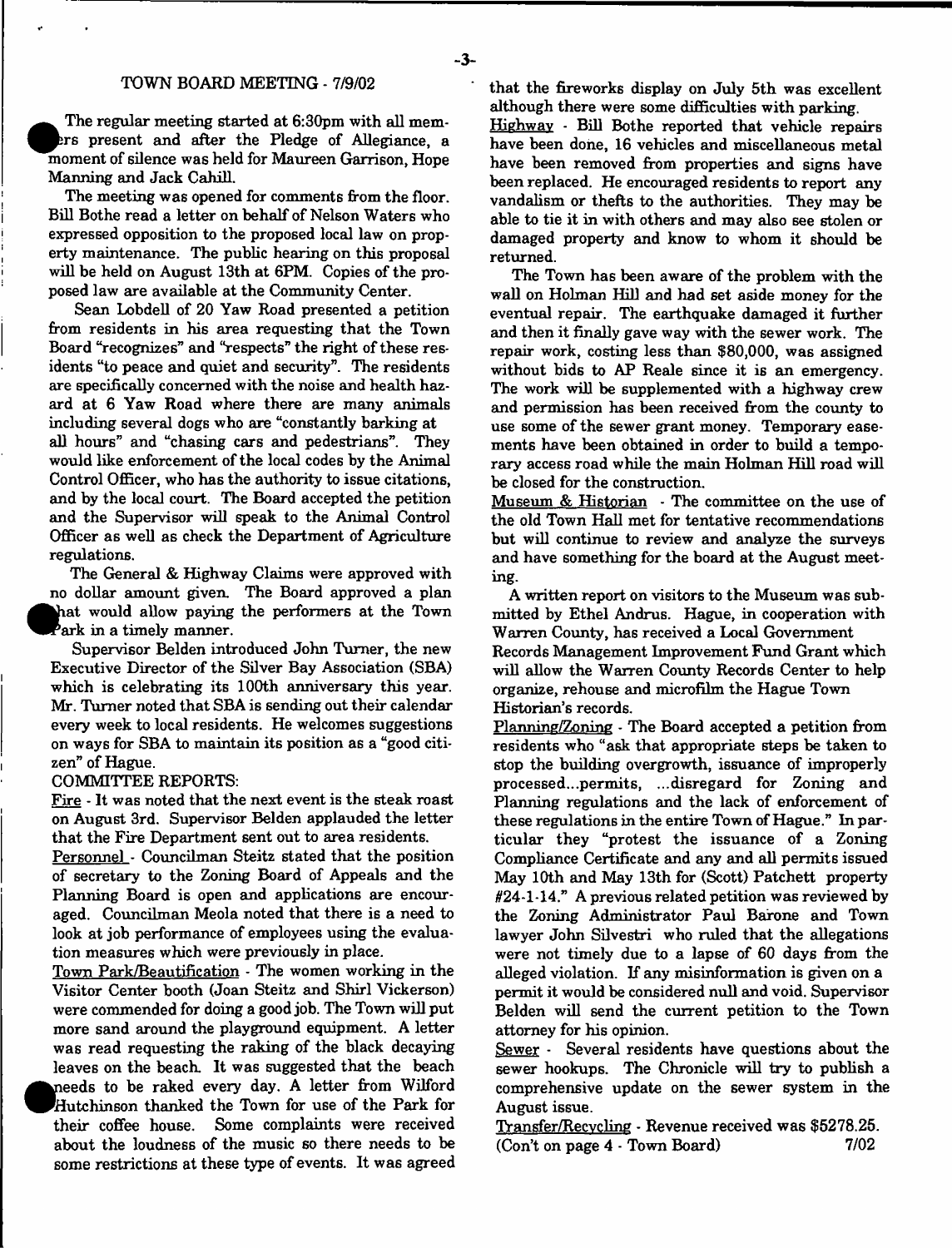## (Con't from page 3- Town Board)

Water District Issue - Supervisor Belden reported that the AdHoc Committee he appointed had met and decided to wait until the homeowners meeting. They did not suggest alternatives because only 3 members (Dan Belden, Cathy Clark and Diane Martino) were present.

The Board agreed to spend the additional \$18,000 -see related article below.

Other business: Since no response has been received from Mr. Darrin for the Comprehensive Plan<br>Committee, the Board decided to put the Committee. Comprehensive Plan on the agenda for the August meeting.

A meeting was scheduled for July 16th for the Board to become familiar with the proposed local laws.

Approval was granted for Town Clerk Debbie Manning to attend a class and Town Justice Heather Knott to attend a conference.

Proposals will be sent out for repairs to Raiders Ridge Bridge.

The Town will be logging their property at the Sabbath Day Sand Point Pit and using the money to pay for closure of the gravel pit.

The Town settled an article 7 (tax assessment) case with the Lake George Land Conservancy for property on the back side of Rogers Rock.. . js

#### LATEST UPDATE - WATER DISTRICT ISSUE

At the July Town Board meeting, Cathy Clark presented information she has researched on alternative sources of funding for the Hague Homeowners Water Association (HHWA). She also has been trying to find more grants which could be used to retire the interest free loan if a w ater district was established but has not found any. Cathy spent many hours researching both sides of the issue. She said she has "concern that adding a water cost (now) with a sewer expense is not the right timing" and noted that the system "is not a community system - it only includes 88 properties. It is a very expensive system for a very small population."

Scott Patchett read a letter from the HHWA which supports the establishment of a water district. He stated that this is "not just a homeowners issue. Water and sewer is a big asset for the town and .... the comprehensive plan urged town water and town sewer."

Suggestion was made for a preliminary poll of people in the proposed district. However as Councilman Meola stated, "Others are saying that getting the sentiment is specious if (we) don't know what the costs are."

Bill Cobb noted, "(We) need better figures. "

Karen Laundree asked, "Would expending the (additional) \$18000 for the next step help clarify these costs?"

Both Councilmen Hourigan and Megow answered, "Yes."

Dottie Henry said, "Spend the \$18,000."

Mr. Hourigan moved, and Mr. Steitz seconded, a motion to appropriate \$18,000 to complete the engineering study and map plan. Approved unanimously.

The Hague Chronicle contacted each of the Town Board members about their vote. Their comments indicated that they needed to have the engineering study completed in order for the Board and the voters in the proposed district to make an informed decision about the real costs of the system. The information would also be necessary in order to submit the final applications for the grants. Spending this money is in the same spirit as the expenditure for the Comprehensive Plan so that as much information is available as possible and the Board "can say (they) did all (they) could."

The Board plans to meet with Adirondack Engineering Associates to discuss scaled down plans. When the report is complete, the Board can establish a water district but it will not be final until a permissive referendum is approved by the voters in the proposed water district. According to an interpretation given to the Board by Attorney John McDonald, each property or association would have one vote. . . js

#### COMMUNITY CORNER - RUDY MEOLA

In the January 2002 issue of the Hague Chronicle, following my election to the Town Board. I wrote that I would make a periodic report to you on issues of concern to all of us. This is my first report.

In 1999 a committee of the Board, R. Meola, M. Fitzgerald, D. Martucci, and Mr. Swan, Warren County Real Property Director, arrived at a framework of potential agreements dealing with lawsuits resulting from the 1999 re-valuation of town real property. The Board was kept informed each step of the way and indicated that they would support the committee's recommendations. But in January 2000 two new board members, R. Hourigan and A. Steitz, joined the Board replacing R. Meola and R. Patchett. The new Board rejected the tentative agreements and continued with the litigation for another two years without much progress. It wasn't, until January 2002 when I returned to the Board that the process was renewed and a settlement was reached on the two largest cases. The total cost in legal fees for all of the settlements was \$9,920 plus \$4,000 for an appraisal of the state lands and the I.P. timerlands. If the original tentative agreements had been accepted, the legal fees would have been in the \$1,000 range and the final settlements are not materially different from the 1999 proposals.

In October 1999 a Sabbath Day Point resident began an action against the town to rectify alleged damage caused to his property by improper excavation work. Earlier this year the Board decided to turn the case over to the attorney for the town who replaced the law firm from Clifton Park which handled the case from the beginning and had billed the Town \$1,100 over a 2 1/2 year period. The attorney for the town, John Silvestri, on the case since April 2002, has already billed about \$600 with no end in sight. (Con't on page 8 - Meola) 7/02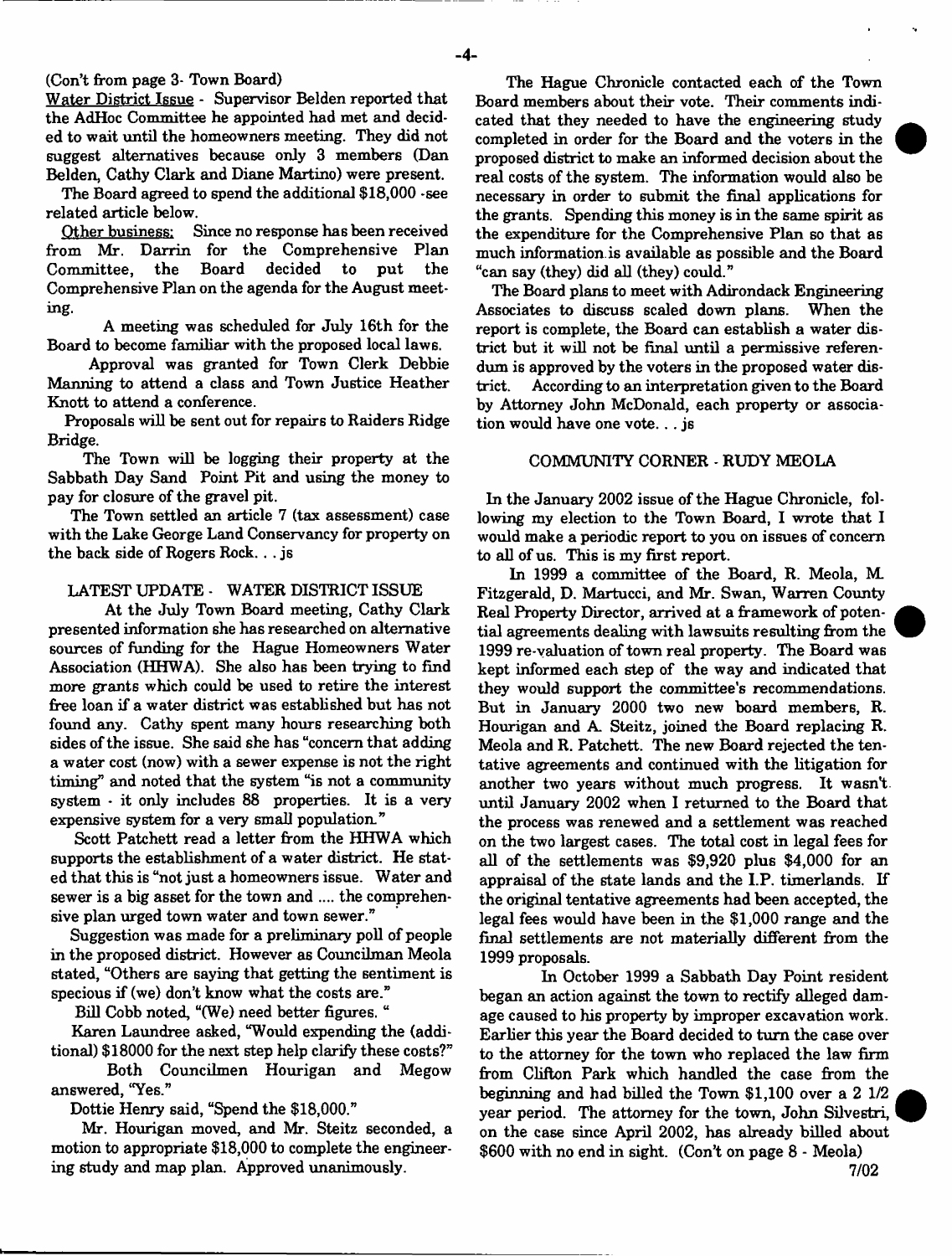#### NATURE NEWS by Laura Meade

The blooms for the year 2002 of the catalba trees have come and gone. One can almost predict the exact days the blooms will appear (about June 24 or 25) making each catalba look like a huge bouquet of beautiful white flowers. There is no comparison with their huge heart-shaped leaves that provide shade like an enormous umbrella.

As near as I can tell, a tree salesman visited Hague and convinced the Silver Bay Assoc, to buy about 12 of these unusual trees. Seven were planted directly across from the inn on the lakeside of Silver Bay Rd. Five others were planted near Spruce Mt. Lodge. At least two other customers bought and purposely planted them. Some people retrieved seed pods and planted them at the end of the season in their yard. The blooms drop off within a few days covering the ground like snow. It is quite a task to rake up all the blooms which soon turn brown and make the lawn look very messy. Each bloom produces a long skinny brown bean pod which grows longer all the summer days and then drops in the fall, requiring another considerable raking effort. An owner of a catalba is aware of the advantages and disadvantages of this type of tree and must accept these factors before planting one. The best part is the few days of incredibly gorgeous blooms. For some years I have tried to observe how many catalbas exist in the town of Hague. So far I have counted as many as 23 but perhaps there are some I have missed.

Another tree species that I have noticed is what I call a "smoke" tree. It is rather small and has furry brown foliage which appears to have prickers. I have seen only four in **«** ague. They turn rusty brown as the summer turns to fall. Iso they seem to be planted as a decorative lawn item as they grow only about six feet tall.

Another species that intrigues me is the Black Locust. One spring I wondered what type of tree seems to explode with white flowering clusters about mid-June. When I discovered the name, it seemed to be contrary to the beautiful white clusters, as it was called Black Locust. There are many tall, graceful Black Locusts in Hague, mostly near roadways especially along 9N between the hamlet and Rogers Rock Campsite and from there north to Ticonderoga.

#### F.Y.I.

• Jim Mallard's 14 part series on the history of Crab Island has just been released on *America's Historic Lakes.* Crab Island was the site of an American military hospital during the War of 1812. The story starts here: [http://www.historiclakes.org/crab/crab\\_intro.htm.](http://www.historiclakes.org/crab/crab_intro.htm)

• 10th annual Antique and Classic Car Show, Sunday, Aug. 11, 2002, Bicentennial Park, Ticonderoga. Entrance Fee \$10.00. Spectators FREE. Vendors needed. (Food, music, crafters, etc.) For more info, call Ti Chamber of Commerce, 585-6619

• Bake sale and lawn sale, sponsored by the ladies of the Hague Baptist Church, on the church lawn on Saturday, Aug. 3 from 9AM until ?? Donations (no clothing) will be accepted at the parsonage. Call Rena Dykstra, 543-6535 for info. Proceeds go to the church's women's ministry.

• Fort Ticonderoga is holding Family Exploration Series every Thursday through August at 10AM. Hands-on activities for families to help them learn more about the fort's history and life in the 18th century. FREE admission to residents of Ti, Crown Pt., Putnam, Hague. No reservations needed. For schedule or more info, call 585- 2821.

• Next dinner at the Methodist Church in Crown Point will be roast beef on August 2, followed by turkey on August 23. Takeouts available at 4:30PM. Dinner at 5:00. Come early to insure a seat!

• A new book, written bv Charles Gosselink. Silver Bay and PA is now for sale at Silver Bay General Store. "Benjamin Van Buren's Bay" is a fascinating history of Van Buren/Oneida Bay and the families who first settled there. Van Buren/Oneida Bay is located in the Silver Bay area.

#### TI FESTIVAL GUILD

The second in a new series of concerts called *Adirondack Odyssey* will feature Gregory Douglass on July 25 under the tent on the Ti Town Green at 8PM. The series, presented by the Ticonderoga Festival Guild, features area talent and young performers.

Douglass, at age 21, has just released his third CD. Douglass is a passionate mix of contemporary folk, pop and rock. He has performed in many venues in New England, New York City and the Burlington area. He is currently on tour to promote his latest CD and planning for number four. Opening for Douglass will be the local band, Major Endeavor.

The final concert in the Odyssey series will be held on August 1 at 8PM under the tent and will spotlight Loose Monkeys on stage.

Formed in 1992 by Mat Foley and Chris LaPointe, Loose Monkeys brings an eclectic blend of rock, Irish, bluegrass, new wave and folk to the stage. The band features guitar, violin, mandolin and vocals with a pure, uncluttered sound that will please every ear. The duo is as unpredictable as their non-existent set list, and will change the way you think of contemporary and traditional music.

Opening for the Loose Monkeys will be Mara Morhouse and Katie Putzke of Ticonderoga.

Both concerts start at 8PM and are \$6.00. Bring a chair or blanket and enjoy.

The regular series of Ti Festival Guild Concerts continues on Tuesdays at 8PM. On July 23 the Prometheus Brass will be featured followed by Groovelily on July 30 and Banjo Dan and the Mid-nite Plowboys on August 6

Don't forget the FREE Arts Trek concerts on Wednesdays at 10:30AM. Geared to children, the concerts bring a large attendance from the entire area. Prometheus Brass will perform on July 24, The Seagle Colony will present *Three Little Pigs* an all-time favorite story punctuated with music by Mozart and on August 7, *The Fool and Flying Ship*, an ancient Russian folk tale brought to life by two actors. 7/02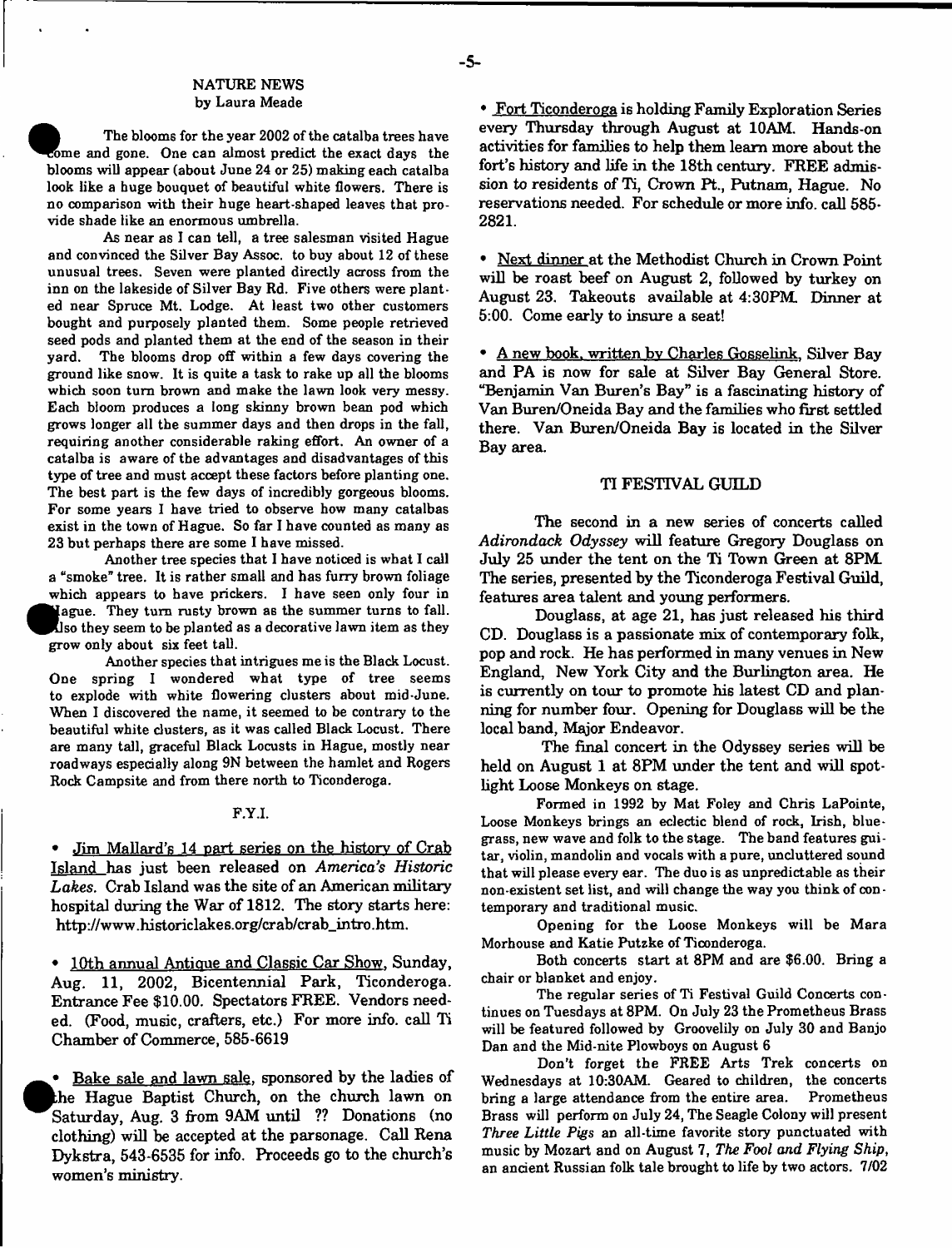The historian has sent a report of the activities in which the Rotary Club has participated during the past year. They are to be commended for all the good things they do for the community.

- Sponsored Hague Hoax Fest and World's Strongest Man
- Held an auction in the town park.
- Donated to the 911 Relief Fund.
- Donated to student participating in neighbor to neighbor program.
- Donated to the Silver Bay Association
- Sponsored exchange student from France.
- Sent local students to the Haunted Fort
- Worked with Warren County Health Dept., on infant immunizations.
- Provided holiday food for the underprivileged in Hague
- Raised over \$3700 for the Little League Lighting Project
- Provided a scholarship to a Ti High School graduate
- Sent members to the district mid-year assembly; district assembly, and the district conference in Newport, R.I.
- Presented a memorial plaque to the family of Anna Denno
- Presented a scholarship to the student of the year.
- Sent both boy and girl basketball players from Bolton Ldg. and Ticonderoga to the state championships.
- Sponsored a Bolton student in the Youth and Govt, program • Held another successful Americade Canteen with help from
- the Silver Bay Child Care Center.
- Assisted as hosts at the Zone Congruence at the Sagamore.
- Donated a table and chairs for Amanda's House in Glens Falls.
- Held auction for Tiny Tim at Christmas party.
- Assisted Silver Bay Assoc, with annual blood drive.
- Donated a Native American doll to a new doll museum near New Delhi, India.

Programs for Rotary Club for the next month are as follows: July 23 - Denise Huestis "Industrial Information from the Revolution to 1800" Denise has built models of businesses in Ticonderoga in two decades and is working on a third. She will have these models on display while she talks about them.

Club Assembly will be held on July 30. On August 6, Anne Kusiniez will present a program on "Looney as a Loon" and David LaPointe, Jr. will speak on "Massage and its Benefits" on August 20.

If you would like to be a part of this service club, please come to a meeting, held each Tuesday morning (for breakfast) at 7:30AM. It is an active organization and would welcome new members.

## NATIONAL NIGHT OUT SPONSORED BY THE TOWN OF TICONDEROGA POLICE DEPARTMENT

National Night Out is a nation wide program sponsored by the National Association of Town Watch. Its primary goals are to:

- 1. Raise awareness of crime and crime prevention.
- 2. Generate support for, and participation in, local

crime prevention efforts.

3. Strengthen police-community relations

4. Send a message to criminals that this town is organized and fighting back against them.

The Ti Emergency Squad and the Ti Fire Dept., will open their doors at an "Open House" event where the public can enter and browse the facilities. All Ti businesses are requested to open their doors during the event and possibly have a display set up on the sidewalk in front of their businesses for pedestrians to enjoy.

Ti Police Officer Randy Bevins is coordinating the event locally. It is scheduled to take place on Aug.<br>6, 2002 from 7-10PM. The traditions of the event The traditions of the event include the display of outdoor lights and front-porch vigils. Businesses and residents are welcomed to coordinate other events. Contact Officer Bevins at 585-2205 for more information.

#### WARREN COUNTY FAIR

The Warren County Fair is scheduled this summer for Aug. 8-11, 2002. Location for this event is at the Fairgrounds on Schroon River Rd. in Warrensburg.

In addition to various attractions, entertainment and many exhibits created by youth, there is also an "Adult Creations" section at the fair designed to serve as a showcase for a variety of adult arts and crafts. At this time, exhibits are still needed. This section is open to any resident of Warren County 20 years of age or older. Categories include: food preservation, photography, painting, folk art, needlework, ceramics, woodworking, handiwork, and quilting. There is also a potpourri category for any exhibit that may be difficult to recognize. Prizes donated by area businesses will be awarded to winning exhibitors. There is no fee to enter. For more info, contact Cornell Cooperative Extension in W arren County at 623-3291 or 668-4881.

## ELECTRIC BOATS COME TO HAGUE

According to Dan King of King Boatworks, Rt.. 8, Hague, Duffy electric boats, built in California will be distributed exclusively in this area by his company. These boats should make a hit with lake residents, particularly the ones who enjoy a nice quiet peaceful ride on the lake. "They're quiet and they're non-polluting", King said. They should appeal to those interested in antique boats and since they are designed for use on the Pacific Ocean, they are extremely stable.

King Boatworks currently has on display a 21 foot modeL It comes with a steel surrey frame and marine canvas canopy, which can be rolled back, a stereo system, a microwave and a refrigerator. The boat can travel at speeds of 5 to 7 knots and up to 10 hours without its batteries being recharged.

For more info., call 543-0024.

The larger the island of knowledge, the longer the *shoreline of wonder... Ralph Sockman* 7/02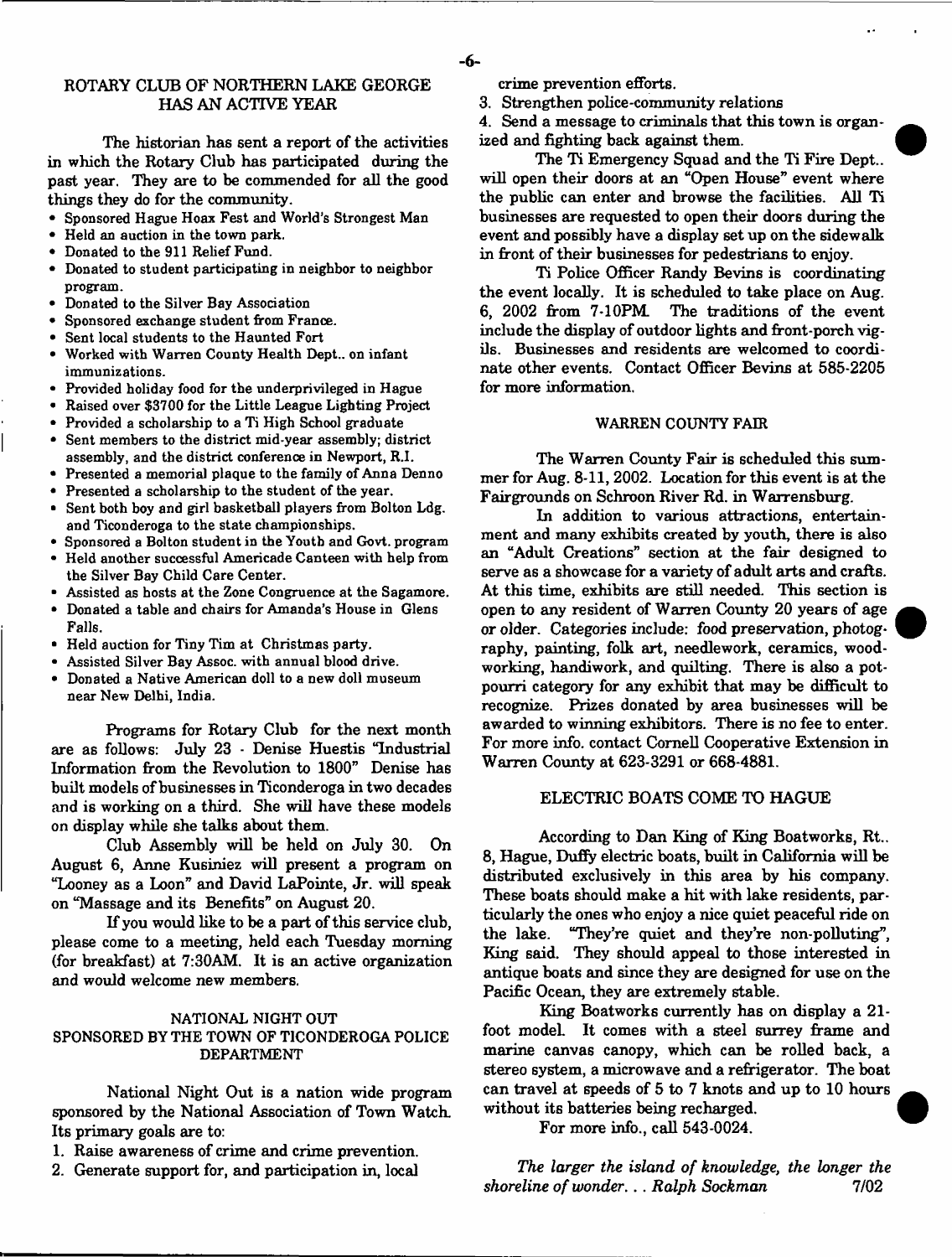# *SOUMDIMQS*

BORN: A girl, Kyla Elizabeth to Kathy and Joe Burns, kuby. NY on June 18, 2002. She joins a brother Zachary. Proud grandparents are Marilyn and Dave Barton, Sabbath Day Point.

BORN: A daughter, Madison Marie to Todd & Bobbie-Jean Fish, Hague on July 4, 2002 in Glens Falls. Maternal grandparents are Rose-Marie and Chet Frasier and paternal grandparents are Linda Fish and the late Herman Fish, all of Hague.

BORN: Twins, Lauren Marie and Lucas Michael to Michael and Erin Kavanaugh in Clifton Park, NY. Proud grandparents are Mary Jo and Lee Keeler, Hague.

BORN: A daughter, Olivia Grace to Martha and Steve Kearns of Duxbury, MA. She is the grandchild of Anne Chesky of Lakeshore Drive, Hague.

BETROTHED: Jody Lee Stanislowsky, daughter of Mr & Mrs Joseph Stanislowsky, Hague, to Richard John Sheldon, Burlington, VT. A wedding is scheduled for July 12, 2003.

DIED: Cosimo Messina, 79, at Heritage Commons **«** Residential Health Care in Ticonderoga on June 18, 2002. He is survived by his daughter Melanie (Mrs. Robert) Goetsch, five grandchildren and two great grandchildren.

DIED: Maureen Adele Garrison, 76, formerly of Lake Shore Drive, Hague, on June 19, 2002 in Red Bank, NJ. She is survived by one daughter, Patricia, Melbourne, FL, two sons, William Eatontown, NJ and Michael, Fair Haven, NJ and five grandchildren.

DEED: John M. (Jack) Cahill, 51, son of Juanita (Robbins) Nestor, Ticonderoga, formerly of Hague on June 27. He was a graduate of Hague High school in 1970. He is survived by his mother, two sons, three brothers, two grandchildren and many nieces and nephews.

DIED: Hope Manning, 35, on July 4 in Ticonderoga. She is survived by her parents, Grant and Mary Manning, 6 brothers and sisters, including Mike, Sabbath Day Point and numerous nieces & nephews.

DIED: Beatrice (Peggy) Perry, long time member of the staff of Silver Bay Assoc, and mother of Paul Perry, Hague on July 12 in Cincinnati, OH. She is survived by her husband and two sons, a daughter, 14 grandchildren and 15 great grandchildren. Donations in her honor may be made to the Hague Volunteer Fire Dept.

DEED: Madeline Tompkins, 86, Indiana, PA on June 30, 2002. Mrs. Tompkins has been a staff member of Silver Bay Assoc., for over 20 years and has been arranging the flowers there for most of that time. She is survived by two daughters, Jane Lord and Margaret Cohen, 8 grandchildren and several great grandchildren.

Linda and Roland Kidwell, Johnstown, NY, have both been granted tenure at Niagara University and are associate professors in their respective departments. Linda is the daughter of Virginia (Henry) and John Achey.

Persephone Jones, daughter of Dr. & Mrs. Vincent C. Jones, Tenafly, NJ, has graduated from New Jersey Medical School with an M.D. degree. Dr. Jones will serve her residency at Albert Einstein Medical Center in New York City as a pediatrician. Proud grandparents are Mina and Vincent Jones, Hague.

Ed Henry, son of Dottie and the late Jack Henry has completed his degree as a Nurse Practioner at the University of Wyoming in Laramie. He will begin practice in Afton, WY in September, after a well deserved vacation at his favorite lake in August!!

# FANTASTIC FOURTH

Many thanks firom the Hague Chamber of Commerce and from all those who enjoyed the spectacular fireworks display over Hague Bay on July 5 to the following people who donated towards this latest "Hague Happening". Hopefully it will become an annual event and we especially thank Brad Whisher (The View) for initiating this idea and being the first to. kick off the funding ef it. Please send donations for next year's fire works to Hague Chamber of Commerce, *do* Sal Santaniello, Silver Bay General Store. Thanks to the following contributors to the 2002 fireworks display: Brad Whisher, Hague Chamber of Commerce, Grant Spaulding, Carillon Restaurant, Elaine Smith, Dottie Henry, Mr. Mrs. Paul Perry, Silver Bay General Store, Jerry & Ruth Sector, Hague Creek Antiques Collection Box, Jered Cilley, Mr & Mrs. Robert Sinkway, Trout House Village, Town of Hague, D.D.Belden, Cliff & Dorothy Davis, A1 Bartz, Seddon & Jim Beaty, Lake Forest Acres, Judy Larter, Mr & Mrs. Richard Sharp, Meredith Behr, Kathe Allen, Hague Creek Antiques, Gerry Fisher, Alison Craig, Pete & Judy Foster, North Country Landscaping, Robert Glading, Sheri & Cris Ginn, Monroe Pontiac/ Mr & Mrs Joseph Malloy, Jim and Leone Modestino, Tom Dimond, L & M Masonry, The Spencer Family, Margaret Darrin and John Foote.

The oldest words of pen or tongue: we didn't do that *when 1 was young*! . .. *Suzanne Douglass* 7/02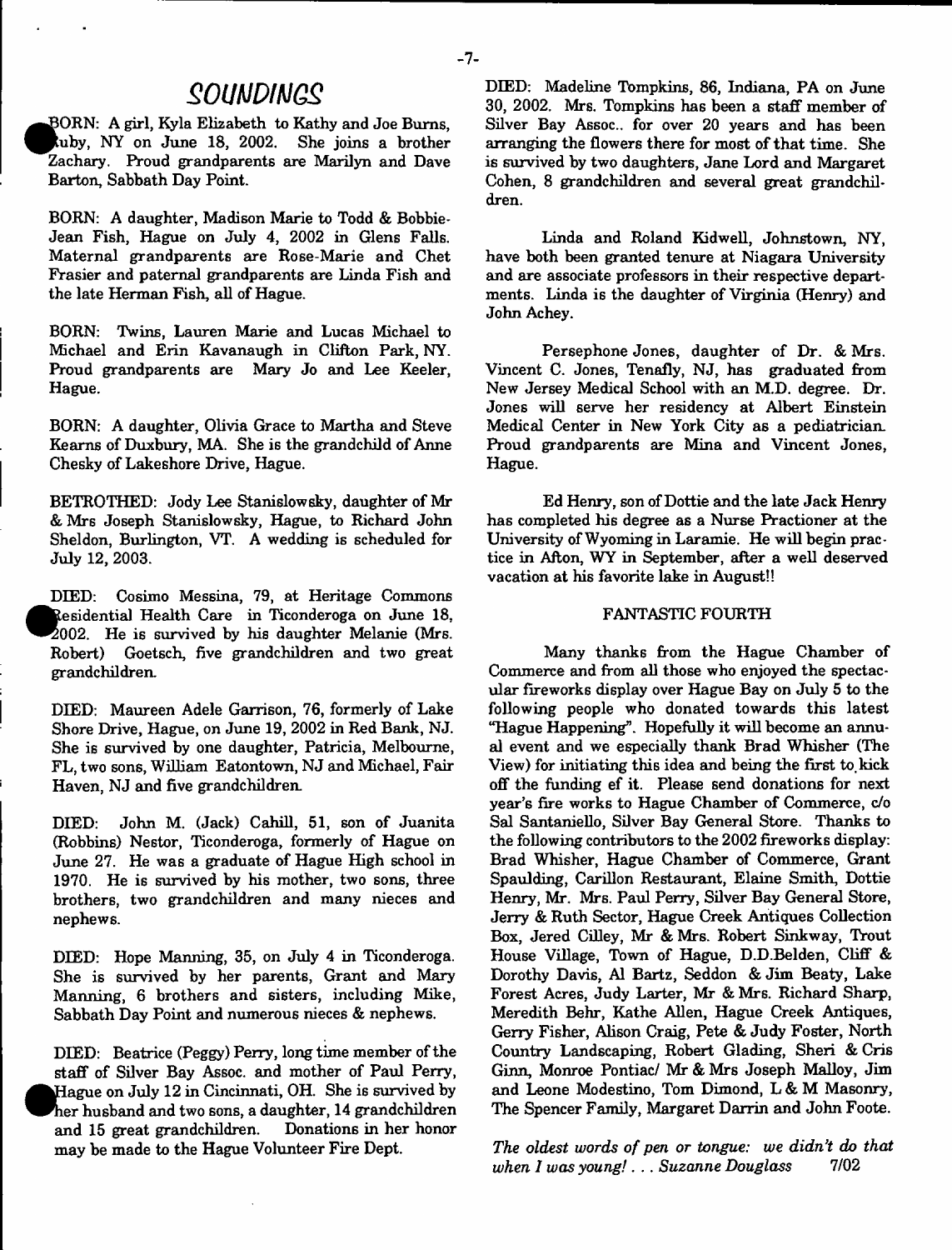#### (Con't from page 4 - Meola)

On April 18, 2002 the Zoning Administrator, acting on a complaint, issued a Town of Hague sanitary code violation citing a Friends Point homeowner for not having a permit on file for a wastewater sanitary system. The attorney for the homeowner produced the permit (it was located in the files at the Community Center). Meanwhile, the attorney for the town introduced a requirement of a permit for a drilled water well based on the N.Y. State Sanitary Code "....no person shall construct or abandon any water well unless a permit has first been secured from the permit issuing official". However, Glenn Bruso, Senior Sanitary Engineer of the N.Y. State Dept, of Health (DOH) states in a letter "...the drilling of a well for a single lot/private residence is not jurisdictional to this office. This is normally addressed by either the town health officer (which in this case is the Town Board) or the town code enforcement officer." The attorney for the town argues that this requirement for the water well has not been met. Since neither the Warren County DOH, the NYS DOH, nor the Town of Hague issues permits for the drilling of water wells, I asked our attorney, " Where would a homeowner go to get a permit for a water well and if a permit is required for the homeowner in this case doesn't the same requirement apply to all other homeowners in Hague that have drinking water wells?" But instead of answering my questions, he launched a personal attack on me. I cautioned the Board about following his advice but they ignored me. His legal fees on this case from April 2002 to June 2002 are \$1,000. At the July audit meeting I tried to discuss with the Board my concerns (selective enforcement and mounting legal costs) but they were not at all receptive with the exception of the supervisor who took a passive approach.

As your elected representative, I take my duties seriously. One of my duties is that of protecting your interests and I will continue to do that. I am interested in your comments on the above issues. Please let me hear from you. . . Rudy Meola

## LAKE GEORGE ASSOCIATION

At the June 15 annual meeting of the Lake George Association, three new members were elected to the board. They are: June Bencrofe, Bolton Landing, Chauncey Mason, Bolton Landing and Kemp Dwenger, Arcady Bay Estates, Hague. Hague also has one other member on the board, Kenneth Engler, Forest Bay.

## LAKE GEORGE PARK COMMISSION REPORT

The Lake George Park Commission was established in '1961 by the NYS Legislature to provide a means for people who reside and visit within the Lake George Park to preserve, protect and enhance the unique, natural and scenic resources of Lake George and the surrounding countryside. Through the Commission, citizens advocating the protection of this world renowned resource have developed special environmental and public safety programs which fill critical gaps between State and local government efforts. The Commission's programs are especially protective of the lake's superior water quality and promote lake safety on one of the busiest recreational waterways in the world. Commission members receive no compensation but oversee the program activities of a nine member staff and a seasonal marine patrol of ten officers.

This year the Commission lost 16% of its revenue  $($150,000)$  due to a reduction in the price paid for water power produced at the lake's outfall.

The Commission's financing is unique in that lake user fees directly support the lake protection and public safety programs. The Commission receives no annual State or local government appropriations. Registration fees on boats, docks and moorings are historically 65% of agency revenue. All income is deposited in the Lake George Park Trust Fund, a special fund in the care and custody of the State Comptroller. Trust expenditures are on audit and warrant of the State Comptroller and may be used exclusively for the programs of the Commission to protect the lake. The Commission also receives certain program reimbursements, as well as public and private grants which often support special studies, programs or activities.

User fees on boats, docks and moorings were first established in 1987 when the authority and responsibility of the Commission were expanded. Fee levels have remained unchanged since then.

The base level program expenses of the Park Commission have increased over time, with the expansion of the size of programs, especially in the area of Eurasian Watermilfoil, stormwater management and the Marine Patrol, in order to fulfill its mission.

In October 2000 Governor Pataki announced \$320,000 in State funds for the Commission for an array of program activities and especially to support a planned Sonar Demonstration Project to control the spread of milfoil. As a one-time appropriation for special initiatives, the funding does not address the Commission's annual operating deficit. However, the one-time funds have offset the Commission's losses in the fiscal year which ended March 31, 2002.

The next regular meeting of the Commission will be held at 10AM on July 23 at North Queensbury Firehouse. Law Enforcement Committee of the Commission will meet at 9AM at the same place.

## WEST HISTORICAL MUSEUM

The museum is open on Fridays and Saturdays from 12 noon until 4PM. Everyone is cordially invited to visit; arrangements can be made for other hours by phoning 543-6098 or the Community Ctr.. 543-6161.

New is a WHO? WHAT? WHEN? WHERE? board; can you help us by identifying any of the pictures displayed? Come in and visit us, and help us identify these pictures... ewa 7/02

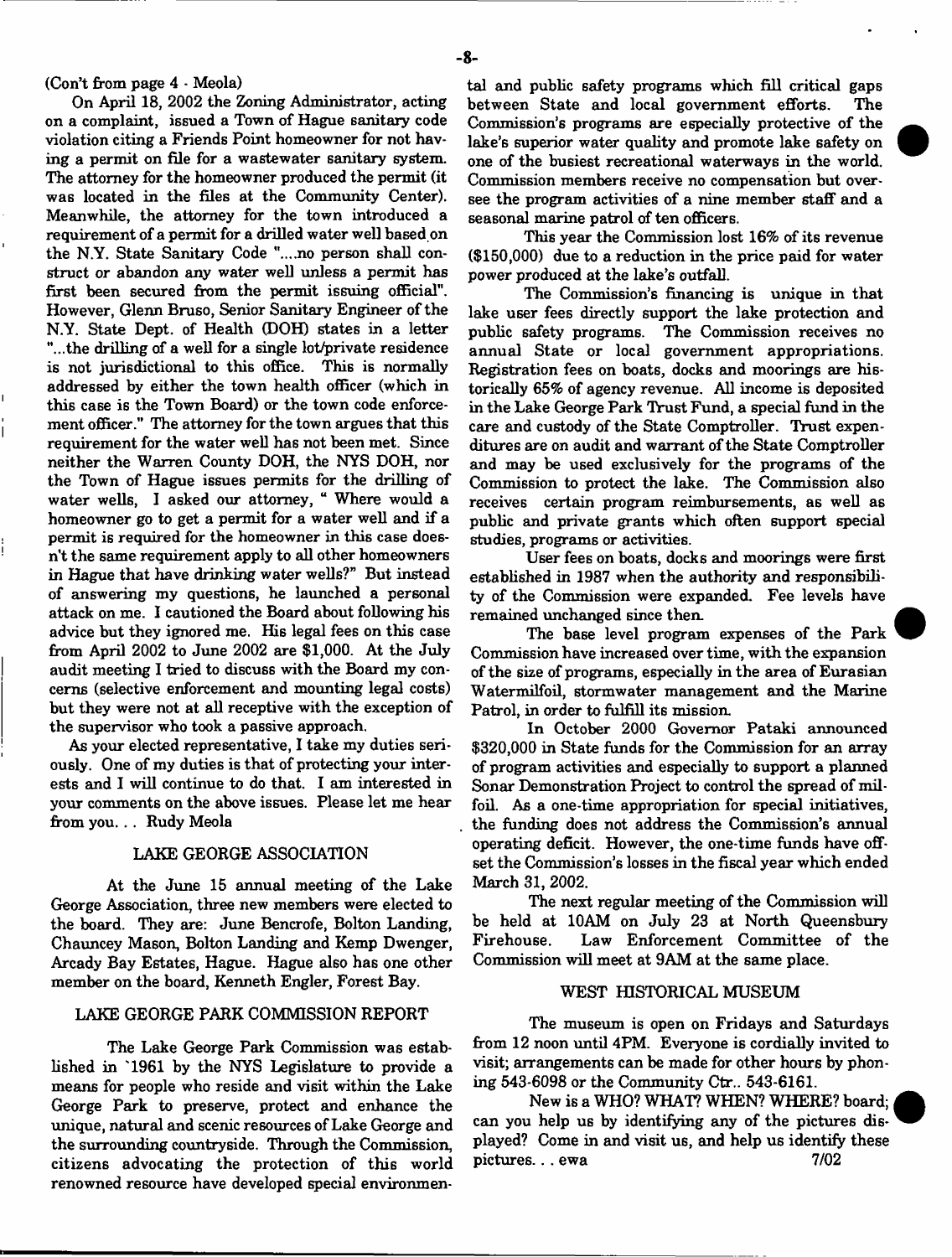## - **9**-

## PET NEWS by Cathy Moore, 585-7271

We certainly have been busy finding homes for many homeless cats and dogs. We've found homes for 4 adult dogs, 3 puppies, 4 adult cats and numerous kittens in one month's time.

We still offer low cost cat spaying and neutering for \$30.00. If you or someone you know needs this done, please call me ASAP! If you need help in placing kittens, we will help you find good homes for them, only if you go through us to get the mother spayed. Let's all work together and stop cat overpopulation.

We have a wish list. Do you know anyone willing to donate any of the following items?

A. Pet food - especially cat and kitten food

B. Cat carriers  $\cdot$  for transporting cats to vets office

C. Foster homes

D. Dog houses - must be in good condition.

Two of the many "special" pets we know that need homes include Ra Shae and Jebediah. Ra Shae is a one-year old spayed shorthair bobtail cat; calico markings; very sweet personality; excellent family cat.

Jebediah - 9 yr.. male sheepdog; was a stray, abandoned by owner; found very thin, had to be shaved by dog groomer. Please help!

## TICONDEROGA HERITAGE MUSEUM

Children's workshops at the Ticonderoga Heritage Museum include the following:

Wed Jul 24 A Frontier Toy called Loosey Goosey, with Lois Strum

Fri Jul 26 Paper plate Katydid with Susan Densmore Wed Jul 31 Salamander Clips with Dawn House Wed, Aug 7 Iroquois Shields with Wanita Blanchard Fri Aug 9 Magnetic Notepads with Tracy Price & Kristy Karl

Wed Aug 14 Circular Weaving with Linda Kirker Fri Aug 16 Cloth Crayon Transfer Wallhanging with Diane Thatcher

All activities are FREE and materials are provided unless noted. Parents and guardians are invited to accompany children. Children under 5 MUST be accompanied by an adult. Group reservations are required please call 585-2696

All workshops are scheduled from 9-10:30AM On Saturday August 3, Heritage Day will be celebrated. Check with museum staff or Times of Ti for list of events and times.

#### KTWANIS CLUB HEARS WIPS UPDATE

Greg Trask, new President of radio station WIPS spoke on behalf of the station's new de facto owner, Crown Point Telephone Corp. at a recent meeting of his fellow Kiwanians.

While Cal Carr remains the licensee of WIPS

pending FCC approval of the transfer to C.P. Tel., the latter has purchased the station and will operate it until FCC clearance is received.

Most of the station's old equipment has been replaced with modern installations. been changed to local news and lighter music in the morning hours and rock in the afternoon and evening.

The station operates from 6AM to dusk. Dusk brings on atmospheric conditions that tend to reflect AM radio signals, in consequence causing the signal of a station like WIPS to conflict with the signal from the higher-watt age station located hundreds of miles away. A higher wattage transmitter is a dream for WIPS' future. Meanwhile the station is concentrating on making the best use of its current facilities, Trask said, both in terms of service to the community and in terms of an ultimately profitable enterprise.

The Kiwanis Club of Ticonderoga, a service club that celebrated its 75th Anniversary in May, is one of the oldest clubs in the nation and the largest in the Adirondack region. The club meets for lunch weekly at noon on Thursdays, during the warmer months at the Ti Country Club and during the colder months at the Elks Lodge. Visitors and applications for membership are warmly welcomed.

#### A HEARTFELT THANKS TO AMBULANCE SQUAD

On Friday night, July 5, our 8-year old daughter injured her neck and back on our trampoline. We had to call 911 for assistance. Within minutes the ambulance arrived with four squad members. They immediately began explaining what they had to do. This was her first experience and they tried to help her not to be so scared.

They may be volunteers, but they are professionals when it comes to taking care of people and making them safe. We are very lucky to have these people serving our community.

Thank you to everyone involved.

/s/ Suzanne & Tom White, Lakeshore Drive

#### SIXTH PERIOD HONOR ROLL

The following Hague students attending Ticonderoga High School are listed on the honor roll for the sixth marking period.

Grade 12 - First Honors - John Costello, Lucas Frasier, Heather Hassett, Angela Mascarelli, Alison Rutkowski, Todd Trudeau

Second Honors - Nicole Belden, Peter Mack, Joee Plass, Becky Ryder, Tyler Wells

Grade 11 - First Honors - Jennifer Clark, Jessi Frasier Second Honors - Katie Belden, Theresa Howard, Christopher McCoy

Grade 10 - First Honors - Matthew Frasier, Thomas Haskell, Monica Sitts

Grade 9 - First Honors - Joshua Frasier

Second Honors - Danielle Connors, Lindsay Mascarelli,<br>Joshua Patchett Joshua Patchett